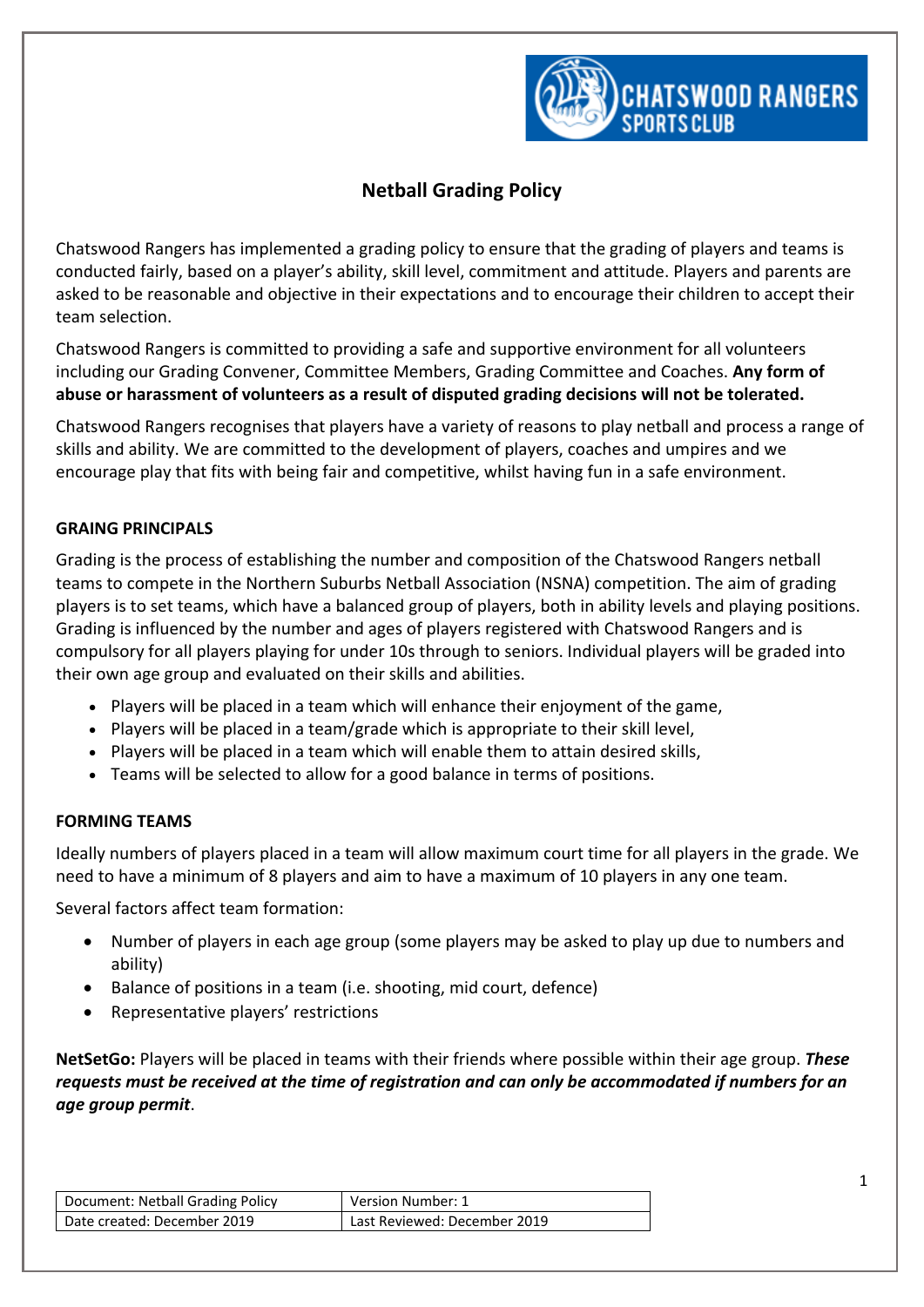

**Under 10s to Under 15s:** Players will be graded in their age group according to their ability. Coaching reports from the previous year are also taken into consideration. This ensures that players are playing at a level appropriate to their skill level, which should ensure that they get maximum enjoyment from their netball.

#### **Senior Netball**

It is anticipated that some senior teams will be registered as an entity. However, any other players will be graded based on their ability, positions and numbers to ensure appropriate team level.

#### **GRADING PROCESS**

**All players must be registered prior to attendance at grading sessions. Any player who hasn't paid their registration fee will not be allowed to take the court for grading due to insurance requirements.**

Following the close of on-line registration, a review is conducted of the number of players per age group, the number of teams likely to be formed and the spread of preferred positions (as included in the online registration form). Playing grids are developed to ensure all players take court in the grading session games in one of their preferred position and in one of the positions that their previous coach has selected against players of a similar level where possible. Players arriving late, leaving early or changing preferences without adequate notification to the Grading Convenor makes the fair rotation for all players more difficult. Please notify the Junior Netball Secretary if you are unable to attend; will be late; or will need to leave early from a grading session.

The Grading Committee considers the best mix of players including the number of defenders, mid court players, shooters and attack players to ensure the competitive composition of the team. Players will normally be graded into their appropriate age group (as at 31<sup>st</sup> December) and must attend the grading session for their age group (unless advised otherwise), however players may be selected for older age teams if appropriate or numbers require at the discretion of the club and following discussion with the player's parents. Please be aware that teams that are successful one year will not necessarily remain together the following year. This should be understood clearly due to the nature of change and development of all players from season to season.

#### **GRADING COMMITTEE:**

The Grading Convenor will select a minimum of three (3) appropriate graders to form a grading committee. Any nominations for the Grading Committee are to be received at the AGM for Chatswood Rangers. External graders can be included if necessary, at the discretion of the Executive Committee.

#### **GRADING SESSIONS**

**Grading sessions are compulsory.** We do however understand that some people may not be able to attend due to circumstances out of their control. We wish to emphasise that grading is one of the most essential components in preparing for a successful season and players should be aware that it is to their advantage

| Document: Netball Grading Policy | Version Number: 1            |
|----------------------------------|------------------------------|
| Date created: December 2019      | Last Reviewed: December 2019 |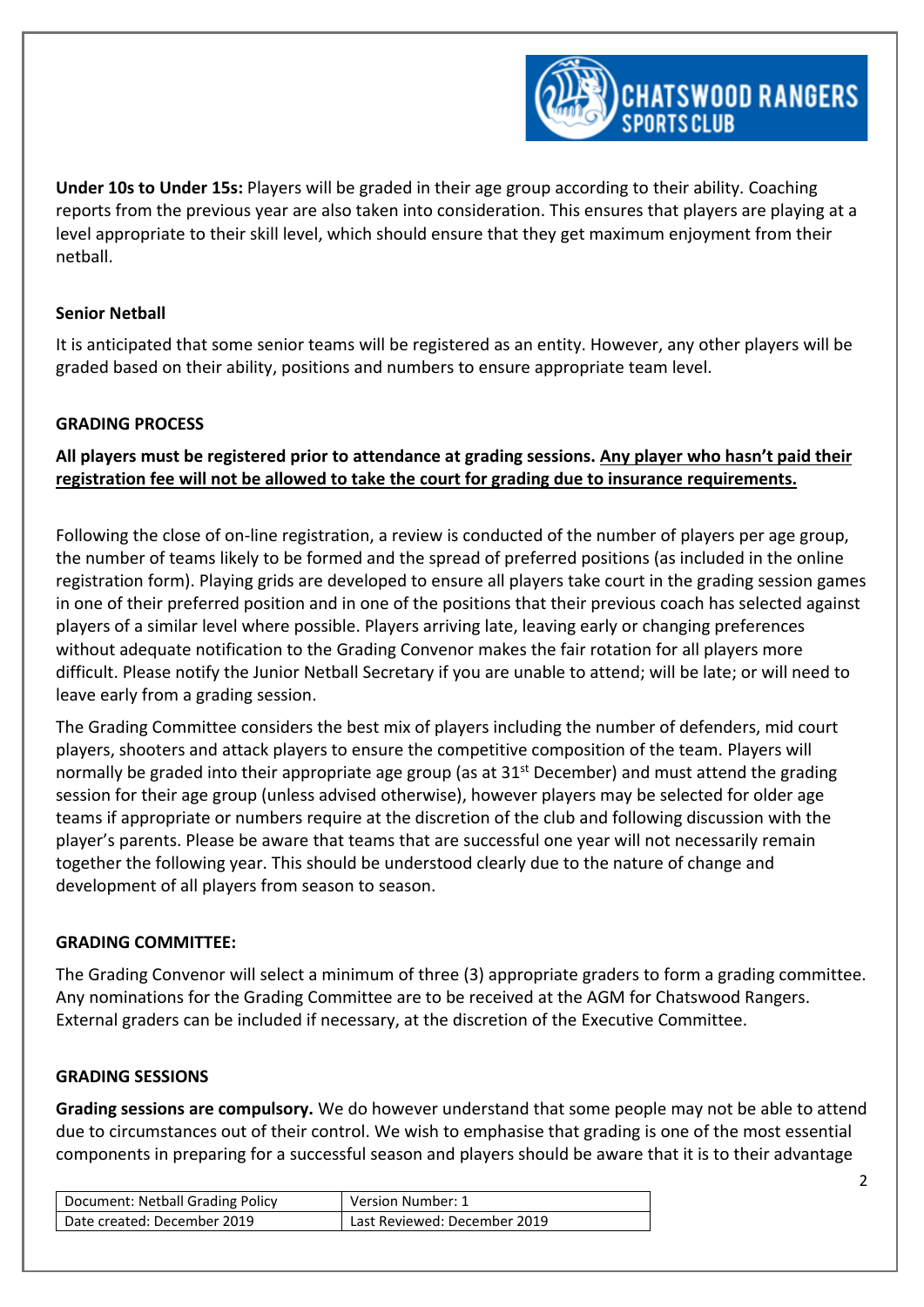

to be seen by our graders as much as possible. Players who do not attend either grading days will be placed in a team based on paper grading. If you are unable to attend grading session(s) you must notify the Junior Netball Secretary [\(juniornetball@chatswoodrangers.com.au\)](mailto:juniornetball@chatswoodrangers.com.au) as soon as possible prior to the day.

The Junior Netball Secretary will be your contact point on grading day, parents and players should **NOT** approach any of the graders. If you have any concerns, please raise them as soon as possible so they may be addressed.

## *Participation at Grading Day is acceptance of this policy.*

The Grading Committee will conduct grading as per the description below.

## **Confidentiality of grading information**

Chatswood Rangers does not release to any parent, player not involved in grading any information that may be considered sensitive contained in any documents/communication, including but not limited to grading and coaching reports/comments. The information generated by coaches and graders needs to be an open and honest assessment of players and potentially making public this sensitive information would limit their comments and undermine the effectiveness of the grading process. Grading sessions will consist of a series of short games with players taking the court at least twice. Chatswood Rangers endeavour to place players in their preferred positions as nominated on-line at least once. Players may be asked to play in a position that is not their preference at some point based on coaches reports or at Grading Convenor's discretion.

## **GRADING PROCESS**

Grading is organised by the Grading Convenor and carried out by a Grading Committee setup by the Grading Convenor. Grading is based on:

- Previous season observations: during the previous season the Grading Committee or their representative may have observed players during their games.
- Previous season's coaches evaluation: this is a strictly confidential short written report by the Coach at the end of the season covering such topics as skill, fitness, attendance, teamwork, player position preference, coaches position preference for player and attitude. This information is confidential
- Ball handling (passing/catching) skills
- Positioning skills
- Perception and cognition skills
- Sportsmanship and attitude
- Footwork, speed and agility
- Positional play/understanding of game: during these sessions, graders may request to observe specific players in specific positions against other players to assist in their review of players. Following the initial grading session for each age group, a review is undertaken of grading results and new draft team lists and grids are compiled for the second session should it be required.

#### **LATE REGISTRAIONS**

| Document: Netball Grading Policy | Version Number: 1            |
|----------------------------------|------------------------------|
| Date created: December 2019      | Last Reviewed: December 2019 |